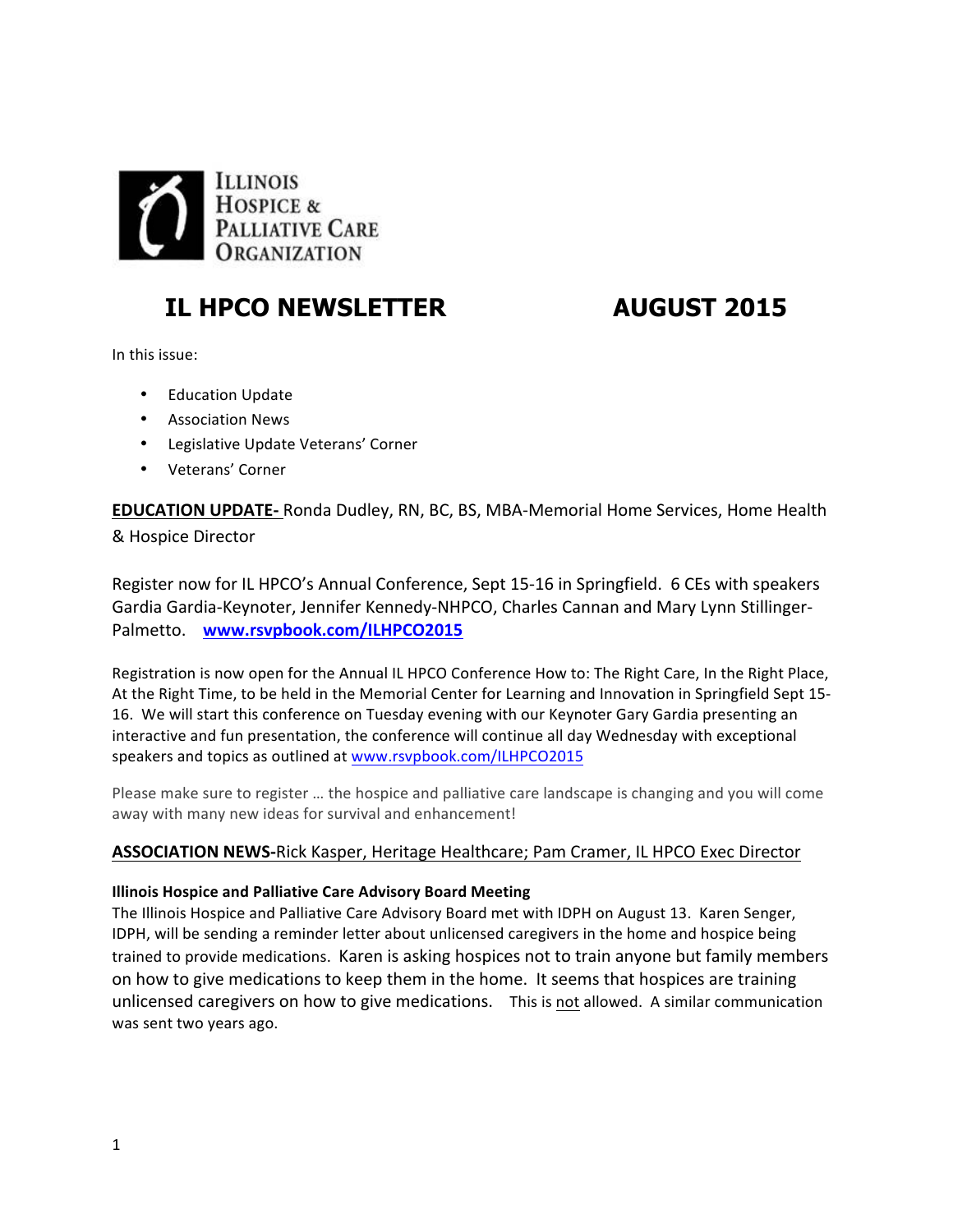The Advisory Board needs a person to fill a community member spot of the Board? Please let Pam Cramer (pcramer@thepmcgroup.com) or Rick Kasper (rkasper@heritagehc.org) know if you have suggestions.

#### **GIPPCC EVENT** Second Annual Butterfly Walk/Run/Flutter: August 30, 2015

Join the Greater Illinois Pediatric Palliative Care Coalition (GIPPCC), and other regional programs that serve children with life-limiting illnesses and their families in the second annual Butterfly Walk/Run/Flutter 5K and 1K event! This event celebrates the memory of children lost and honors those who served and loved these children. It is also a place for families who have lost children to be together in a positive and meaningful way.

This celebratory walk will take place at Busse Woods/Ned Brown Meadow, Groves 5-16 at Arlington Heights Rd. & Higgins Road in Elk Grove Village on August 30! You can register online at www.childrenshospiceofamerica.org, or at Busse Woods on the morning of the event, starting at 9am. The Butterfly Release begins at 10:30am, and the run and walk begin shortly thereafter.

LEGISLATIVE UPDATE-Mary Runge, Horizon and IL HPCO Dirctor Betsy Mitchell, IL HPCO Lobbyist

### **Palmetto GBA Hospice Coalition---Request for Questions**

**ATTENTION!** The Hospice Palmetto Coalition will be meeting in Columbia, S.C. on Thursday, October 8, 2015. Please route this to the individuals in your agencies that deal with Palmetto routinely to see if they have any questions they would like us to raise during our meeting. **Please submit questions by COB Friday, September 4, 2015 (Labor-Day Weekend).** 

#### **CMS Final Rule on New Payment Updates - -**

Click on Federal Register Link for complete rule: https://s3.amazonaws.com/public-inspection.federalregister.gov/2015-19033.pdf

Betsy Mitchell, IL HPCO Lobbyist, says "Despite all of this, summer is always a good time to meet with your legislators, especially if you do not know the legislators whom represent where you live and where you work. If you would like assistance with this, please contact me at Betsy@cook-witter.com. I am more than happy to help you connect with your legislators. Please know this is a very important function you can and should do as a hospice provider. It is important to continue to educate legislators about what your do for your communities.

#### **VETERANS' CORNER** - Nancy Sehy, RN, Hospice Manager, Lincolnland Hospice

## Get Involved! Learn and share ideas, inspiration, and Best Practices with VA employees, agencies, and *care providers in your area!*

**Marion HVP:** Next meeting is Tuesday, October 13th, 2015, 9:30am-11:30am

If interested or questions- please contact: Michelle Drone Community Health MSA 618-997-5311 ext 55051 Michelle.Done@va.gov